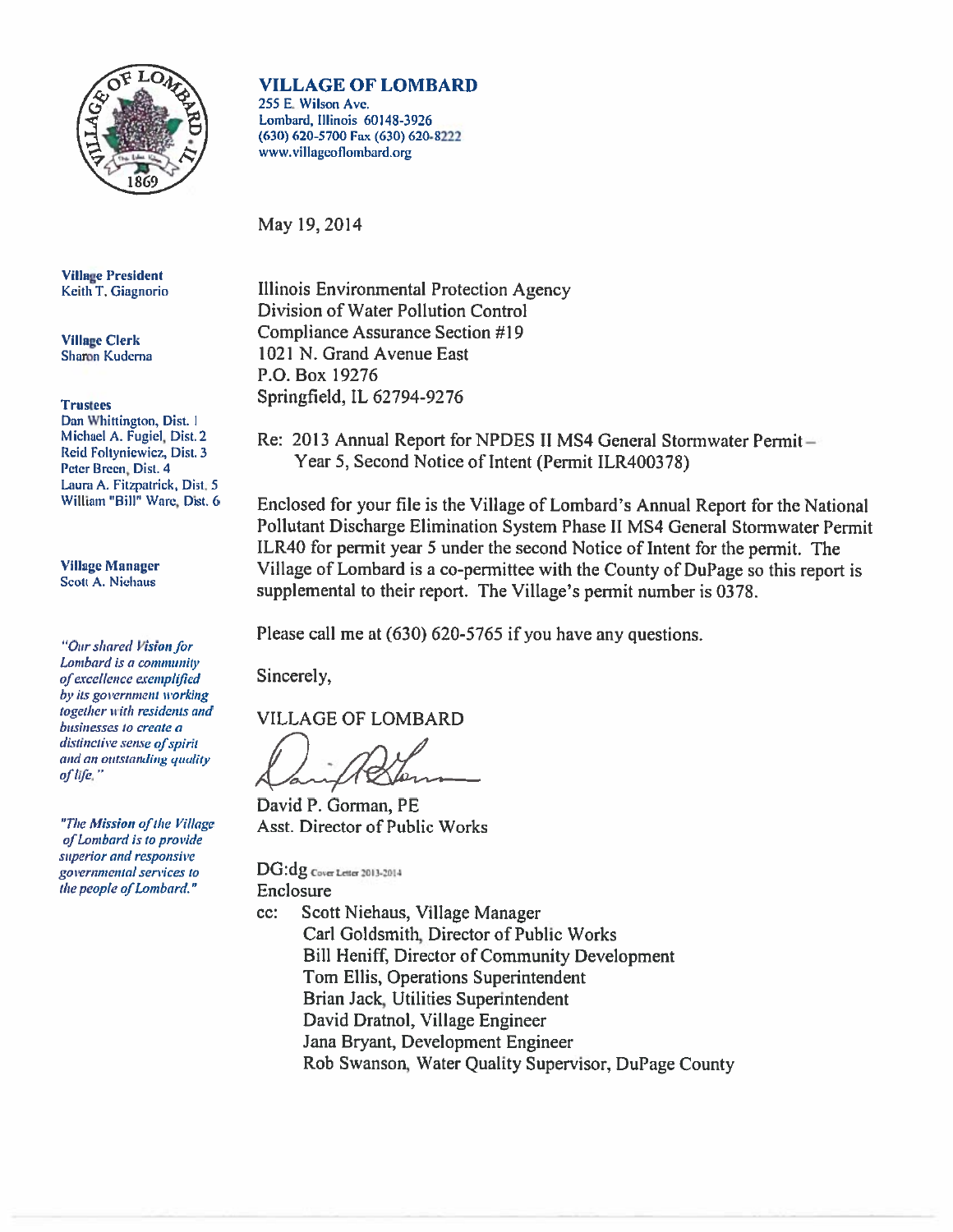

**Illinois Environmental Protection Agency** 

| Bureau of Water • 1021 N. Grand Avenue E. • P.O. Box 19276 • Springfield • Illinois • 62794-9276                                                                                                                                                                                                                                                                                                                                                                                                                                                                                                    |           |                                             |                |                         |
|-----------------------------------------------------------------------------------------------------------------------------------------------------------------------------------------------------------------------------------------------------------------------------------------------------------------------------------------------------------------------------------------------------------------------------------------------------------------------------------------------------------------------------------------------------------------------------------------------------|-----------|---------------------------------------------|----------------|-------------------------|
| <b>Division of Water Pollution Control</b><br><b>ANNUAL FACILITY INSPECTION REPORT</b><br>for NPDES Permit for Storm Water Discharges from Separate Storm Sewer Systems (MS4)                                                                                                                                                                                                                                                                                                                                                                                                                       |           |                                             |                |                         |
| This fillable form may be completed online, a copy saved locally, printed and signed before it is submitted to the                                                                                                                                                                                                                                                                                                                                                                                                                                                                                  |           |                                             |                |                         |
| Compliance Assurance Section at the above address. Complete each section of this report.                                                                                                                                                                                                                                                                                                                                                                                                                                                                                                            |           |                                             |                |                         |
| Report Period: From March, 2013<br>To March, 2014                                                                                                                                                                                                                                                                                                                                                                                                                                                                                                                                                   |           |                                             |                | Permit No. ILR40 0378   |
| MS4 OPERATOR INFORMATION: (As it appears on the current permit)                                                                                                                                                                                                                                                                                                                                                                                                                                                                                                                                     |           |                                             |                |                         |
| Name: Village of Lombard                                                                                                                                                                                                                                                                                                                                                                                                                                                                                                                                                                            |           | Mailing Address 1: 255 E. Wilson Avenue     |                |                         |
| <b>Mailing Address 2:</b><br><u> La Carlo Carlo Carlo Carlo Carlo Carlo Carlo Carlo Carlo Carlo Carlo Carlo Carlo Carlo Carlo Carlo Carlo Car</u>                                                                                                                                                                                                                                                                                                                                                                                                                                                   |           |                                             | County: DuPage |                         |
| City: Lombard                                                                                                                                                                                                                                                                                                                                                                                                                                                                                                                                                                                       | State: IL | Zip: 60148-1048                             |                | Telephone: 630-620-5765 |
| Contact Person: David P. Gorman, P.E.<br>(Person responsible for Annual Report)                                                                                                                                                                                                                                                                                                                                                                                                                                                                                                                     |           | Email Address: gormand@villageoflombard.org |                |                         |
| Name(s) of governmental entity(ies) in which MS4 is located: (As it appears on the current permit)                                                                                                                                                                                                                                                                                                                                                                                                                                                                                                  |           |                                             |                |                         |
| County of DuPage (co-appplicant and Qualifying Local                                                                                                                                                                                                                                                                                                                                                                                                                                                                                                                                                |           | <u> 1948 - Samuel Carlotte (Signal)</u>     |                |                         |
| Local Program)                                                                                                                                                                                                                                                                                                                                                                                                                                                                                                                                                                                      |           |                                             |                |                         |
| THE FOLLOWING ITEMS MUST BE ADDRESSED.                                                                                                                                                                                                                                                                                                                                                                                                                                                                                                                                                              |           |                                             |                |                         |
| A. Changes to best management practices (check appropriate BMP change(s) and attach information<br>regarding change(s) to BMP and measurable goals.)                                                                                                                                                                                                                                                                                                                                                                                                                                                |           |                                             |                |                         |
| 1. Public Education and Outreach<br>$\Box$                                                                                                                                                                                                                                                                                                                                                                                                                                                                                                                                                          |           | 4. Construction Site Runoff Control         |                | □                       |
| 2. Public Participation/Involvement<br>П                                                                                                                                                                                                                                                                                                                                                                                                                                                                                                                                                            |           | 5. Post-Construction Runoff Control         |                | $\Box$                  |
| 3. Illicit Discharge Detection & Elimination<br>П                                                                                                                                                                                                                                                                                                                                                                                                                                                                                                                                                   |           | 6. Pollution Prevention/Good Housekeeping   |                | П                       |
| B. Attach the status of compliance with permit conditions, an assessment of the appropriateness of your identified best<br>management practices and progress towards achieving the statutory goal of reducing the discharge of pollutants to the<br>MEP, and your identified measurable goals for each of the minimum control measures.                                                                                                                                                                                                                                                             |           |                                             |                |                         |
| C. Attach results of information collected and analyzed, including monitoring data, if any during the reporting period.                                                                                                                                                                                                                                                                                                                                                                                                                                                                             |           |                                             |                |                         |
| D. Attach a summary of the storm water activities you plan to undertake during the next reporting cycle (including an<br>implementation schedule.)                                                                                                                                                                                                                                                                                                                                                                                                                                                  |           |                                             |                |                         |
| E. Attach notice that you are relying on another government entity to satisfy some of your permit obligations (if applicable).                                                                                                                                                                                                                                                                                                                                                                                                                                                                      |           |                                             |                |                         |
| F. Attach a list of construction projects that your entity has paid for during the reporting period.                                                                                                                                                                                                                                                                                                                                                                                                                                                                                                |           |                                             |                |                         |
| Any person who knowingly makes a false, fictitious, or fraudulent material statement, orally or in writing, to the Illinois EPA<br>commits a Class 4 felony. A second or subsequent offense after conviction is a Class 3 felony. (415 ILCS 5/44(h))                                                                                                                                                                                                                                                                                                                                                |           |                                             |                |                         |
|                                                                                                                                                                                                                                                                                                                                                                                                                                                                                                                                                                                                     |           |                                             |                |                         |
| Owner Signature:                                                                                                                                                                                                                                                                                                                                                                                                                                                                                                                                                                                    |           | $\frac{max+9}{base}$ 2014                   |                |                         |
| David P. Gorman, P.E.                                                                                                                                                                                                                                                                                                                                                                                                                                                                                                                                                                               |           | <b>Assistant Director of Public Works</b>   |                |                         |
| <b>Printed Name:</b>                                                                                                                                                                                                                                                                                                                                                                                                                                                                                                                                                                                |           | Title:                                      |                |                         |
| EMAIL COMPLETED FORM TO: epa.ms4annualinsp@illinois.gov                                                                                                                                                                                                                                                                                                                                                                                                                                                                                                                                             |           |                                             |                |                         |
| or Mail to: ILLINOIS ENVIRONMENTAL PROTECTION AGENCY<br><b>WATER POLLUTION CONTROL</b><br><b>COMPLIANCE ASSURANCE SECTION #19</b><br><b>1021 NORTH GRAND AVENUE EAST</b><br>POST OFFICE BOX 19276<br>SPRINGFIELD, ILLINOIS 62794-9276                                                                                                                                                                                                                                                                                                                                                               |           |                                             |                |                         |
| This Agency is authorized to require this information under Section 4 and Title X of the Environmental Protection Act (415 ILCS 5/4, 5/39), Failure to disclose this<br>information may result in: a civil penalty of not to exceed \$50,000 for the violation and an additional civil penalty of not to exceed \$10,000 for each day during<br>IL 532 2585<br>which the violation continues (415 ILCS 5/42) and may also prevent this form from being processed and could result in your application being denied. This form<br>WPC 691 Rev 6/10 has been approved by the Forms Management Center. |           |                                             |                |                         |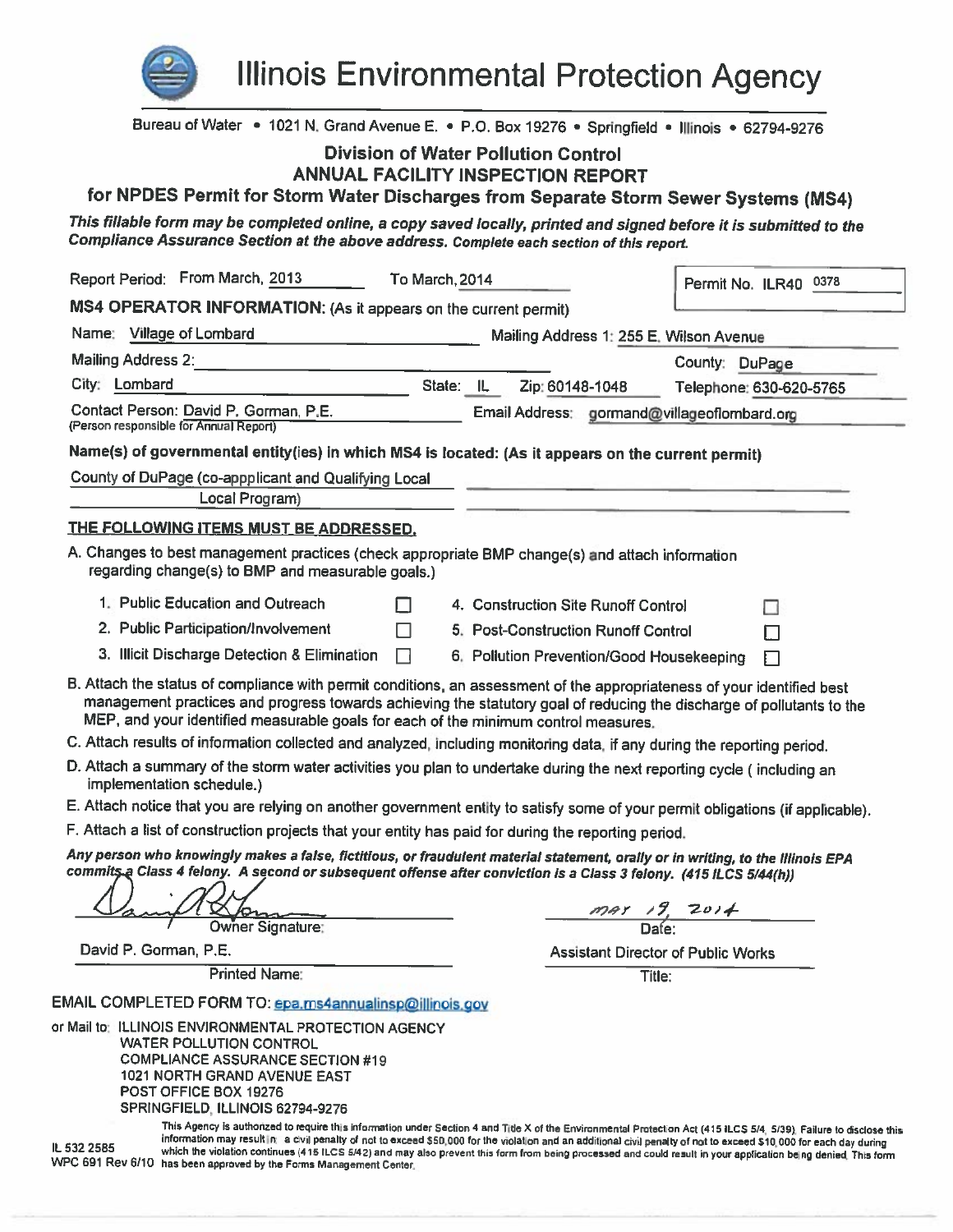# *Annual Facility Inspection Report - Section A*

*Year 10 of NPDES Permit No. ILR400378 Village of Lombard, 2nd Notice of Intent (Year 5)* 

No changes were made during this reporting year to the best management practices that were outlined in the Village of Lombard's Notice of Intent, dated 02/21/08, to obtain coverage under General NPDES Permit No. ILR40.

# *Annual Facility Inspection Report - Section B*

*Year 10 of NPDES Permit No. ILR400378 Village of Lombard, 2nd Notice of Intent (Year 5)* 

#### *A.1: Distribution of Paper Material*

Continue to distribute brochures developed by the County. Create and distribute a list of companies providing service for native vegetation installation, monitoring and management. Update and re-implement Adopt-A-Stream brochure. Distribute additional recreational brochures developed by the Forest Preserve District of DuPage County (FPDDC) that inform the public about using natural resources in DuPage County for activities like hiking, fishing, and water activities. Update Stream Maintenance Program brochure. Create additional Water Quality brochures (e.g. IDDE). Create a DuPage County fact sheet emphasizing stormwater management information. Continue production of quarterly stormwater newsletters, Currents. Distribute brochures on local water quality and conservation initiatives developed by others.

#### *Milestone(s)*

The Village provides website links to the information provided on DuPage County's website. The Village's website also contains the ILR40 permit, annual reports, and IDDE reporting instructions. See DuPage County report for countywide activities.

#### *A.2: Speaking Engagement*

Continue to participate and present relevant issues at the Environmental Summit. Continue to fund support for groups like S.C.A.R.C.E, The Conservation Foundation, and other organizations that sponsor conservation friendly activities. Continue to present at permitting workshops and other speaking engagements to educate the public. Continue to provide internal and external training opportunities. Continue to be a partner in other conservation activities.

#### *Milestone(s)*

See DuPage County report for countywide activities.

#### *A.3: Public Service Announcement*

Create a 30 second PSA that will inform residents about issues of disposing or dumping of waste into storm sewers.

#### *Milestone(s)*

The Village maintains materials for storm drain stenciling to interested community individuals groups. See DuPage County report for countywide activities.

#### *A.4: Community Event*

Continue support of an informational booth at the DuPage County Fair. Continue support of County supported events hosted by organizations like S.C.A.R.C.E, The Conservation Foundation and groups that present a positive environmental message.

#### *Milestone(s)*

Coordinated volunteers for the River Sweep on the East Branch of the DuPage River on 5/18/2013. See DuPage County report for countywide activities.

#### *A.5: Classroom Education Material*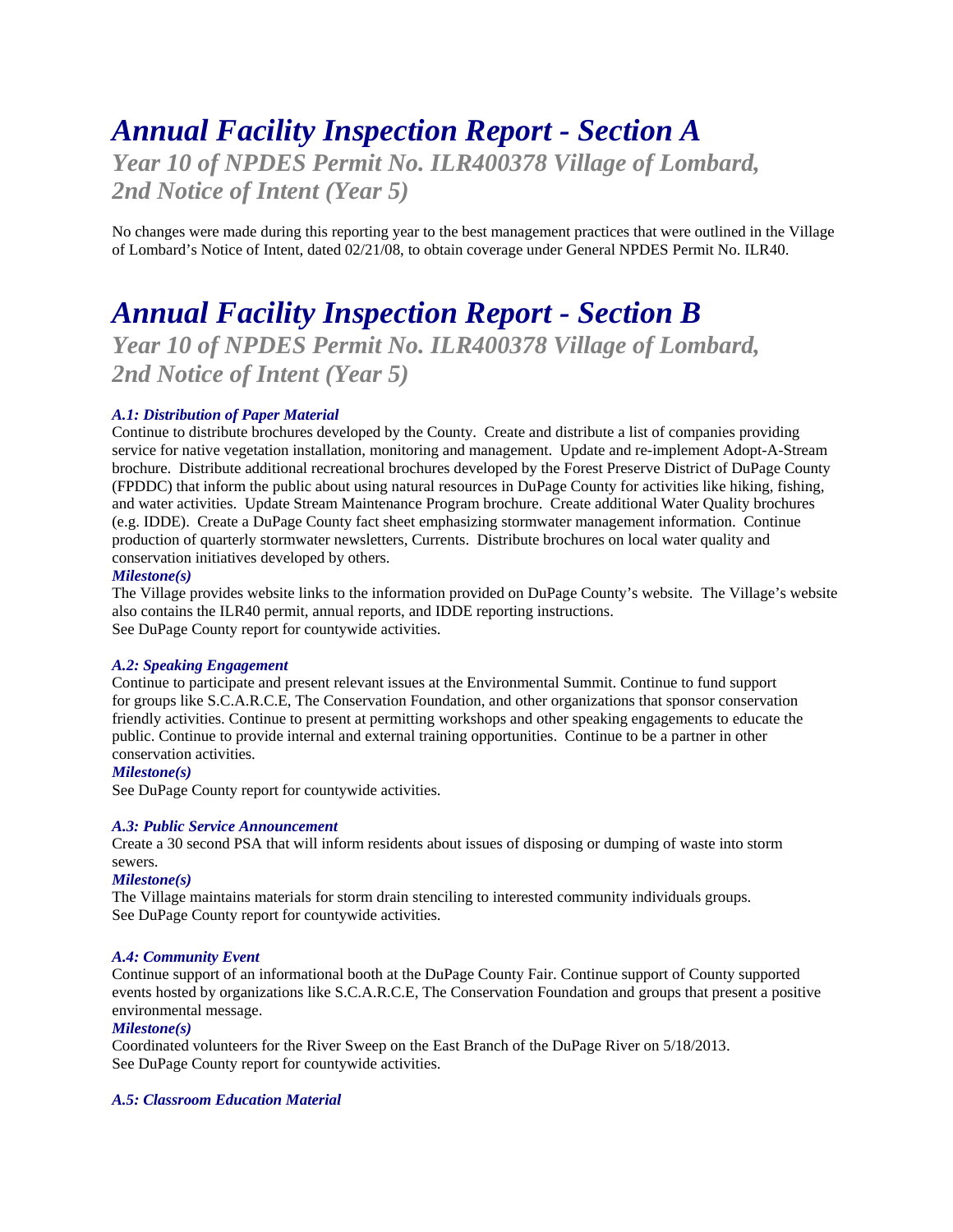County continues support of teacher education programs utilizing a group like S.C.A.R.C.E. Continue to produce education materials for public and private uses.

#### *Milestone(s)*

See DuPage County report for countywide activities.

#### *A.6: Other Public Education*

Creation of a Public Information Manager position that will handle all public relations matters for the Stormwater Management Division. Continue support of Conservation @ Home, which was developed by the Conservation Foundation. This program is an extension of the County's existing homeowner education and watershed protection efforts, and encourages and recognizes property owners that protect and/or create yards that are environmentally friendly and conserve water. This includes planting native vegetation, such as prairie and woodland wildflowers, trees and shrubs, create butterfly and rain gardens, and remove exotic species of plants. Implement a wetland classroom program with S.C.A.R.C.E.

#### *Milestone(s)*

The Village continues to use its rain barrel grant program to help educate residents of the benefits of such BMPs. See DuPage County report for countywide activities.

#### *B.1: Public Panel*

Continue support of Environmental Summit. Continue support of Environmental Commission. *Milestone(s)* 

Village staff serves as liaison to the Village's Environmental Concerns Committee and also on the executive board of the DuPage River Salt Creek Workgroup.

See DuPage County report for countywide activities.

#### *B.3: Stakeholder Meeting*

Continued support of the Municipal Engineers Advisory Group and the DuPage County Water Quality Stakeholder Committee. Continue implementation of BMPs.

#### *Milestone(s)*

Staff attended monthly Municipal Engineers Group meetings for local municipal staff to discuss storm water management, application of the DuPage County Countywide Stormwater and Flood Plain Ordinance and permit irregularities. CONTINUOUS

Participated in executive board meetings and bimonthly membership meetings with other stakeholders in the DuPage River Salt Creek Workgroup. Topics covered included chloride usage education and reduction, TMDLs, and river bioassessments. CONTINUOUS

See DuPage County report for countywide activities.

#### *B.4: Public Hearing*

Hold public hearings as necessary for any ordinance change, watershed plan, or variance to a given provision in the ordinance.

#### *Milestone(s)*

No Village or County public hearings were held this period.

#### *B.5: Volunteer Monitoring*

The C.A.R.E. group will select appropriate sites in all impaired watersheds throughout DuPage County and conduct training through The Conservation Foundation and Chicago Wilderness to make data available through the IDNR INRIN database. This database will hopefully be used to draw correlations and trends on the improvements to the impaired watersheds in DuPage.

#### *Milestone(s)*

See DuPage County report for countywide activities.

#### *B.6: Program Coordination*

Creation of a County Public Information Manager position (PIM). This position will be responsible for program coordination as well as lead contact for public education and outreach opportunities.

#### *Milestone(s)*

See DuPage County report for countywide activities.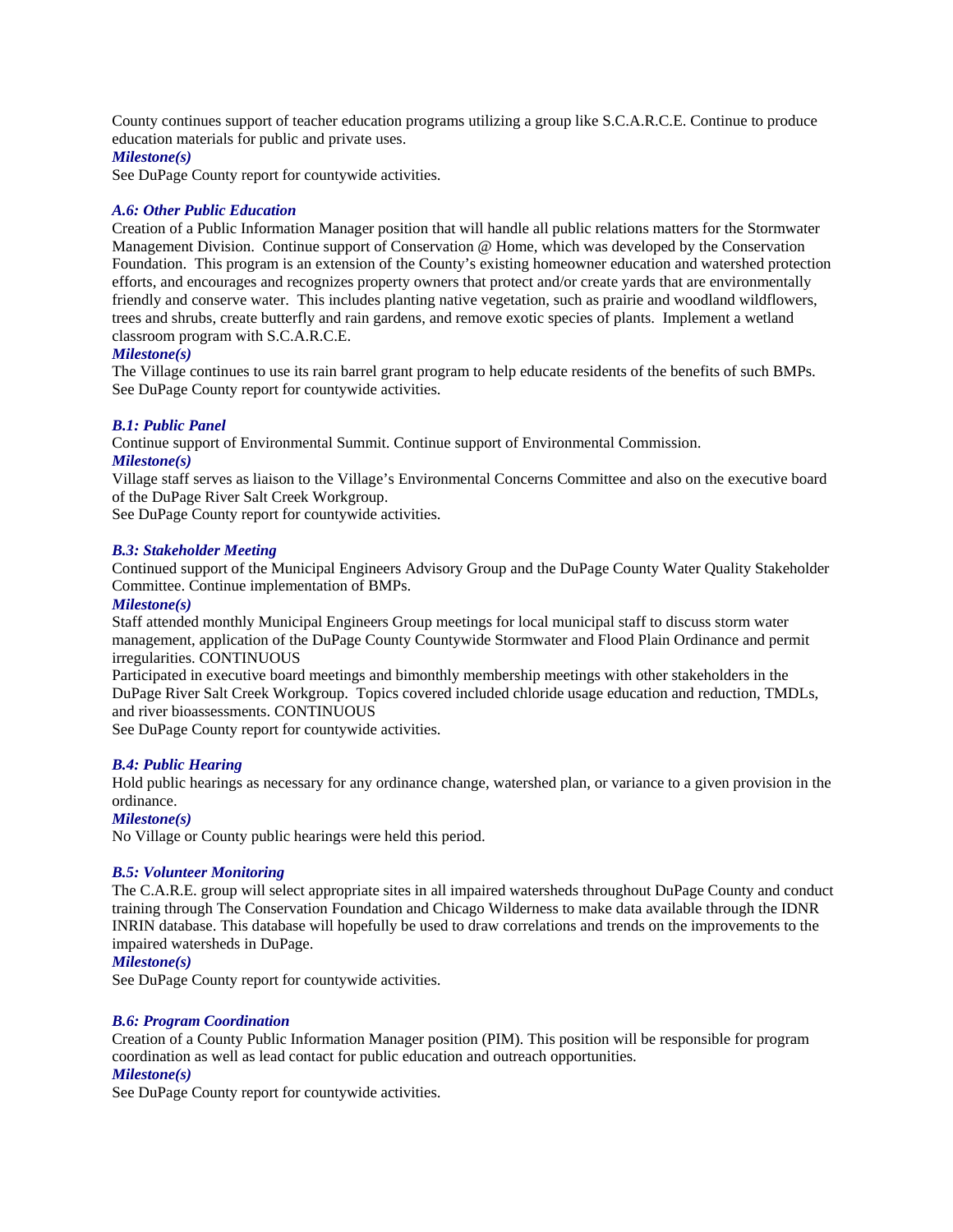#### *B.7: Other Public Involvement*

Within the last few years, DuPage County has received several requests to participate in projects where the goal was to improve water quality, but streambank stabilization was not necessarily the desired solution. Such projects include wetland creation, storm sewer day lighting, and in-stream animal habitat enhancement. In order to encourage the implementation of similar projects in the future, the County found it necessary to expand the only program that addressed water quality concerns, the Streambank Stabilization Program, into the Water Quality Improvement Program.

#### *Milestone(s)*

The Village Staff serves on the executive board of the DuPage River Salt Creek Workgroup, which coordinate all stakeholders in three watersheds to work toward meeting Clean Water Act goals. See DuPage County report for countywide activities.

#### *C.1: Storm Sewer Map Preparation*

As the monitoring portion of the illicit discharge detection and elimination program begins, County staff will verify the accuracy of the outfall database during the first five years. A measureable goal for this BMP will be how many updates are received from the cooperating permit holders. The success of the original outfall mapping effort will be measured by how many outfalls were incorrectly included in the database and how many others are found that were not identified during the first permit cycle.

#### *Milestone(s)*

The Village has provided complete information to the County. See DuPage County report for countywide activities.

#### *C.2: Regulatory Control Program*

The success of this BMP will be measured by the number of outfalls that are identified and fixed, the success of the collaboration efforts between DuPage County and the cooperating permit holders, and the IDDE ordinance withstanding any legal challenges. DuPage County will revise the ordinance as needed.

#### *Milestone(s)*

The Village of Lombard has adopted IDDE ordinances and entered into agreements with DuPage County as a full participant of Stormwater Management's IDDE program.

See DuPage County report for countywide activities.

#### *C.3: Detection/Elimination Prioritization Plan*

The success of the prioritization plan will be measured by the number of illicit discharges that are detected. The point of the prioritization plan is to anticipate the areas in which one would expect to see the highest number of illicit discharges. The detection plan should help locate the major illicit discharges present within the system. The number of outfalls screened will be recorded and all information obtained during the screening process will be documented in the GIS database.

#### *Milestone(s)*

See DuPage County report for countywide activities.

#### *C.4: Illicit Discharge Tracing Procedures*

The effectiveness of the tracing procedures developed by DuPage County will be reviewed throughout the permit cycle. As illicit discharges are discovered, County staff will perform an annual review on all the illicit discharges located and determine what methods have been the most successful. The tracing procedures will be subject to modification if one procedure shows to be a substantially more effective means of locating a discharge. DuPage County will record the number of discharges traced and the methods used to locate each discharge. Begin monitoring MS4 outfalls.

#### *Milestone(s)*

See DuPage County report for countywide activities.

#### *C.5: Illicit Source Removal Procedures*

DuPage County staff will measure the success of this BMP by reviewing how many illicit discharges were detected, discovered, and subsequently removed. If there are instances where an illicit discharge was detected but the permit holder was not legally able to remove that discharge the removal procedure process will have to be modified. DuPage County will continually review the most effective removal procedures and convey this information to the cooperating permit holders.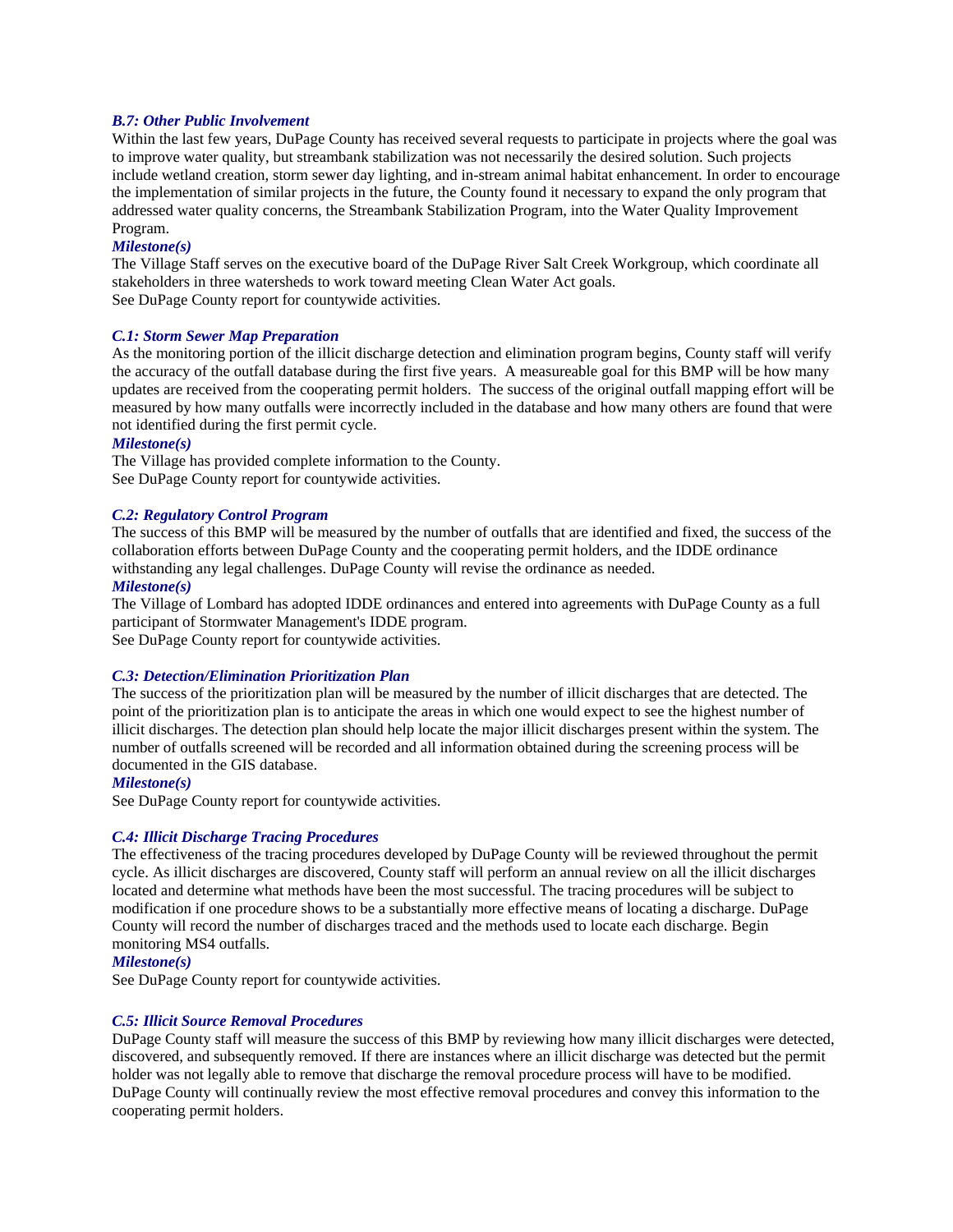#### *Milestone(s)*

See DuPage County report for countywide activities.

#### *C.6: Program Evaluation and Assessment*

The success of this BMP will be measured by the number of reviews performed. If the program is successful, and there are no recommendations calling for any changes to the program, this step will have afforded staff the opportunity to learn from the successes of the program. The IEPA will include a synopsis of the program changes recommended as part of the annual review.

## *Milestone(s)*

See DuPage County report for countywide activities.

#### *C.7: Visual Dry Weather Screening*

DuPage County will keep track of all MS4 outfalls that have been monitored during dry weather. The dry weather screening program will evolve as problem areas are discovered. The eventual goal is to visit all MS4 outfalls within DuPage County.

#### *Milestone(s)*

See DuPage County report for countywide activities.

#### *C.8: Pollutant Field Testing*

Once dry weather flow has been tested for pollutants a decision will be made as to what further action should be taken. The pollutant field testing portion of the program will be set up so that tracing efforts are undertaken only when certain trigger levels are met. The trigger levels will be open to change as the program develops. This BMP will be measured by the number of illicit discharges that are located after testing has been done. If field testing continually results in DuPage County staff investigating the storm sewer system but never finding the source of the discharge, the levels will have to be modified.

#### *Milestone(s)*

See DuPage County report for countywide activities.

#### *D.1: Regulatory Control Program*

The County Stormwater Ordinance was revised in February 2006 to reflect changes to the sediment and erosion control provisions. However, updating Technical Guidance Appendix E was not completed due to lack of staffing and lack of funds. Updating Appendix E will resume in the new permit, beginning with the inclusion of the DuPage County Water Quality Best Management Practices Technical Manual (BMP Manual). *Milestone(s)* 

See DuPage County report for countywide activities.

#### *D.2: Erosion and Sediment Control BMPs*

Updating Appendix E to include the BMP Manual was not completed during the previous permit but the BMP Manual will be completed and adopted into Appendix E during this permit period. *Milestone(s)* 

See DuPage County report for countywide activities.

#### *D.4: Site Plan and Review Procedures*

DuPage County has developed and maintained a successful regulatory permitting program and will continue to implement and update the program as necessary. Monthly meetings with a group of Countywide Stormwater Administrators (Municipal Engineers) to discuss ordinance related issues ensures the Stormwater Ordinance is implemented consistently, fairly and effectively throughout the County. The Municipal Engineers Group will continue to meet during the next permit period. The Village of Lombard also maintains a focused, regulatory permitting program that requires detention beyond the County requirements and meshes with the BMP requirements of the County.

#### *Milestone(s)*

BMPS have been incorporated into developments through the Village of Lombard's building permit process. See DuPage County report for countywide activities.

#### *D.5: Public Information Handling Procedures*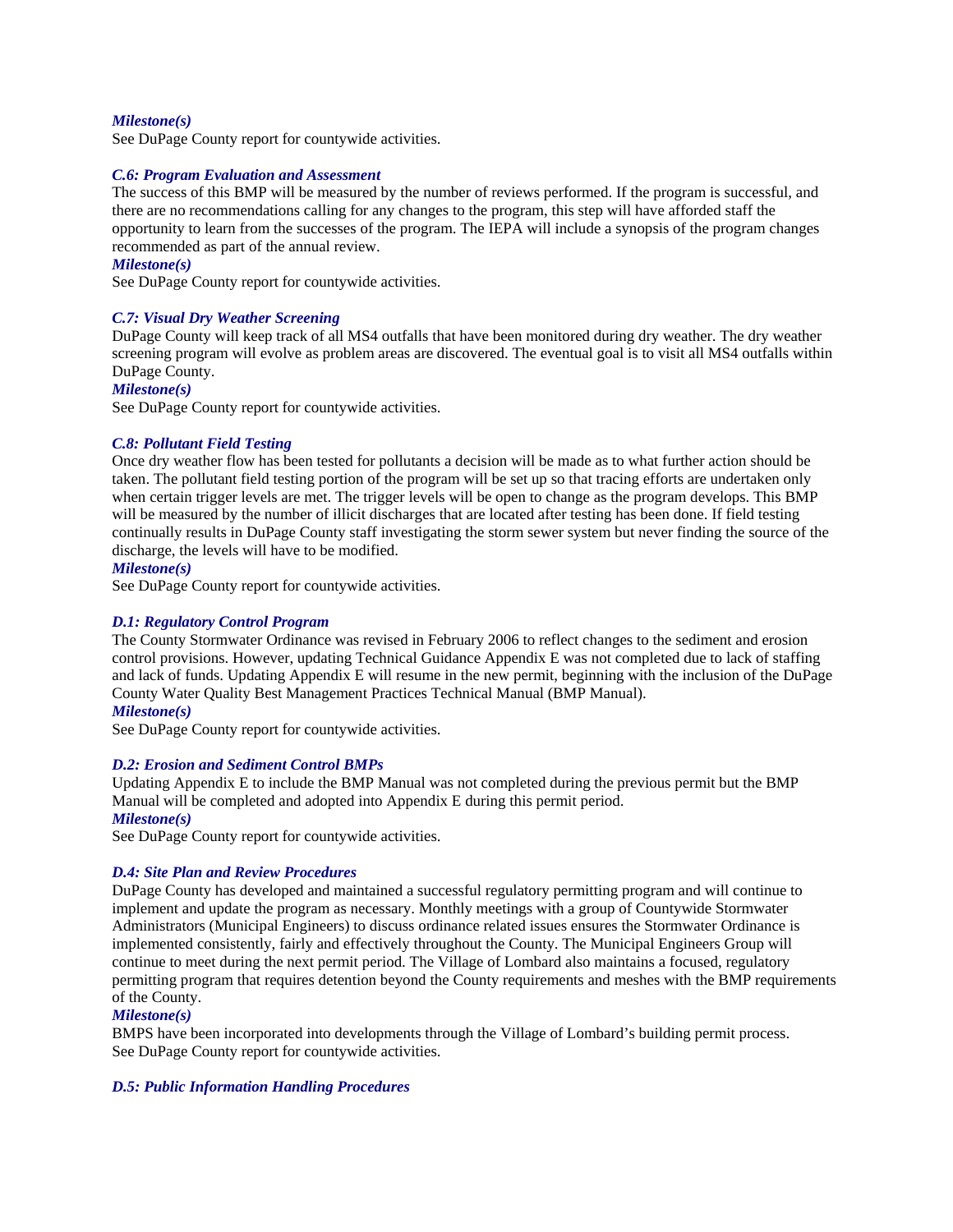Continue to improve and update the Public Outreach Program by integrating new programs and tools to aid the public with knowledge and understanding Village and County Policy and services. *Milestone(s)* 

See DuPage County report for countywide activities.

#### *D.6: Site Inspection/Enforcement Procedures*

DuPage County has implemented the Govern program to ensure all development and projects have acquired the necessary permits. Ensure staff has proper qualifications to conduct site inspections with respect to sediment and erosion control. Continue to offer employee training on-site inspections.

# *Milestone(s)*

Conducted erosion control inspections. CONTINUOUS

#### *E.2: Regulatory Control Program*

Continuing to regulate through the Stormwater Ordinance will reduce post construction runoff pollutants. Implementing and regulating the BMP Manual will reduce post construction runoff pollutants and will ensure discharge from developed sites will be treated.

#### *Milestone(s)*

See DuPage County report for countywide activities.

#### *E.3: Long Term O&M Procedures*

Currently, the Stormwater Ordinance requires all major and minor Stormwater facilities be put into an Easement that has a three to five year maintenance and monitoring period. The revision and update to the Stormwater Ordinance to include the BMP updates will require all BMPs be put into an Easement. All permanent BMPs on a proposed plan will have to include a maintenance and monitoring plan for the BMPs.

#### *Milestone(s)*

The Village conducts inspections of storm water facilities each summer on a five-year cycle. CONTINUOUS See DuPage County report for countywide activities.

#### *E.4: Pre-construction Review of BMP Designs*

The DuPage County Water Quality Best Management Practices Technical Guidance Document (BMP Manual) will provide guidance on the design and implementation of development practices that prevent stormwater quality degradation and enhance the overall quality of stormwater. The BMP manual will promote and give guidelines on the installation of vegetated filter strips, vegetated swales, infiltration systems, permeable pavers, manufactured structures, and stormwater detention BMPs such as dry detention basins, wet detention basins, constructed wetland detention basins and underground detention basins. Revisions to the Stormwater Ordinance will more clearly require new developments in DuPage County to incorporate BMPs into their design that will treat all runoff. Further, a water quality fund will be set up to accept fees from applicants who are unable to incorporate BMPs. The water quality fund will be used to fund water quality projects that would not otherwise be required under the Stormwater Ordinance, such as planting an eroding detention basin with native vegetation, restoring a wetland, or stabilizing a streambank. Revisions will also be made to more clearly require that a security is collected to aid in the enforcement of the proper construction and maintenance of BMPs.

#### *Milestone(s)*

See DuPage County report for countywide activities.

#### *E.5: Site Inspections During Construction*

During this five-year permit phase, DuPage County will ensure that all inspection staff recognize inappropriate construction site discharge and proper regulatory procedures for amending the violation. Incidents of Non-Compliance may be issued for a site if the infraction meets the reporting criteria.

#### *Milestone(s)*

Village staff reviews proposed design plans, erosion sediment control, and stormwater pollution prevention plans during the design and permitting process. The Village's project engineers, engineering technicians, and contracted resident engineers are then responsible for compliance inspections on their projects. CONTINUOUS See DuPage County report for countywide activities.

#### *E.6: Post Construction Inspections*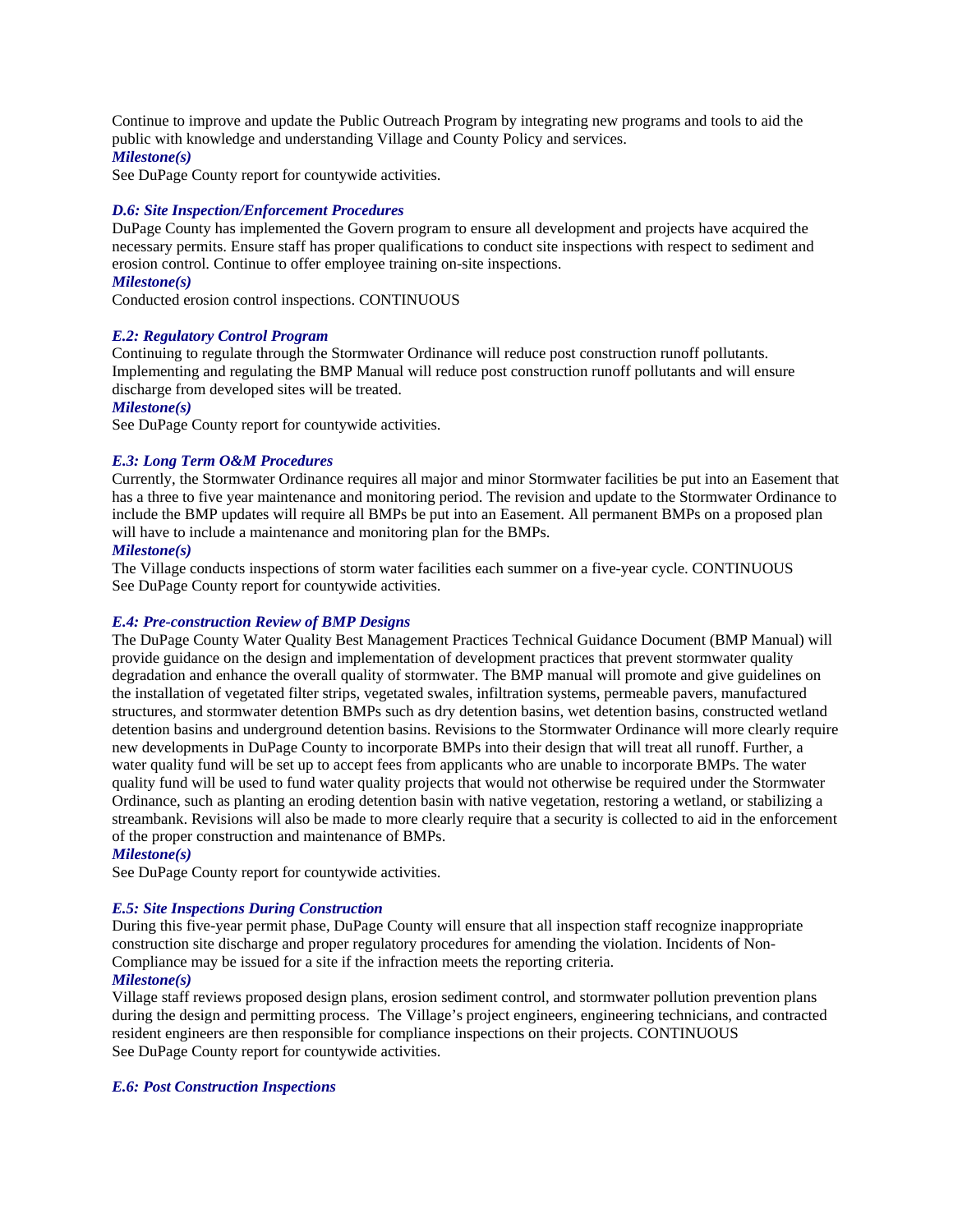Update Appendix E to include a technical guidance document for post-construction BMPs (BMP Manual). The BMP manual will require all BMPs to be put into a Natural Area Easement that will be monitored for three years after construction is completed. The Stormwater Ordinance will require that all BMPs are maintained according to a maintenance plan or as necessary.

#### *Milestone(s)*

See DuPage County report for countywide activities.

#### *F.1: Employee Training Program*

The Water Quality Stakeholders group will continue to meet to discuss proper training procedures and implementation on good housekeeping and pollution prevention for appropriate supervisory and/or management employees on: building and open space maintenance, vehicle/fleet maintenance, materials storage and disposal, infrastructure inspection and maintenance, construction and land disturbances and waste disposal. The water quality discussions will aim to assist supervisors and/or managers with providing guidance to their employees with the appropriate training/information based on their needs. The pollution prevention Water Quality Stakeholder discussions will be shared with Public Works, DuDOT and the Municipal Engineers for collaborative efforts with the on-going pollution prevention training of County staff.

#### *Milestone(s)*

All Public Works' maintenance workers and supervisors have completed an on-line training program. See DuPage County report for countywide activities.

#### *F.2: Inspection and Maintenance Program*

Develop and implement an operation and maintenance program to prevent or reduce pollutant runoff from municipal operations to the storm sewer system. Complete Unincorporated Municipal Separate Storm Sewer (MS4) Outfall storm sewer mapping in conjunction with the Illicit Discharge Detection and Elimination component. Improve communications between the DuPage County's Storm Water Management, Public Works Department and Division of Transportation in order to run the good housekeeping pollution prevention program more effectively. Coordinate procedural development recommendations with the water quality stakeholders group and municipal engineers for inspection and maintenance of government-owned stormwater facilities, and buildings and grounds. Continue Stream Maintenance program.

#### *Milestone(s)*

The Village continues to implement it storm water facility inspection program, which inspects approximately 1/5 of these facilities every season and identifies issues pertaining to health and safety. Stormwater filter baskets are also maintained in the Public Works maintenance yard.

See DuPage County report for countywide activities.

#### *F.4: Municipal Operations and Waste Disposal*

Develop procedures for properly disposing of waste removed from the separate storm sewers and areas such as dredge spoil, accumulated sediments, floatables, and other debris.

#### *Milestone(s)*

All material removed from catch basins and street sweeping is dumped at a landfill. See DuPage County report for countywide activities.

#### *F.5: Flood Management/Assess Guidelines*

Continue to adopt watershed plans for watersheds in DuPage County. Update existing hydraulic models for use in future planning and floodplain mapping efforts. Continue to make revisions to the DuPage County Countywide Stormwater and Flood Plain Ordinance as necessary. Continue on-going efforts to ease flooding and flood damages to the maximum extent practicable. Begin to audit non-waiver, partial-waiver and complete waiver communities again in DuPage County for compliance with Appendix F. Submit floodplain maps using the County's HSPF/FEQ/PVSTATS methodology are to be submitted to FEMA for review and approval. Mandatory review and comment periods will be established by FEMA. Corrections and updates will be made to the DFIRM maps and the dual-county issues will be resolved.

#### *Milestone(s)*

See DuPage County report for countywide activities.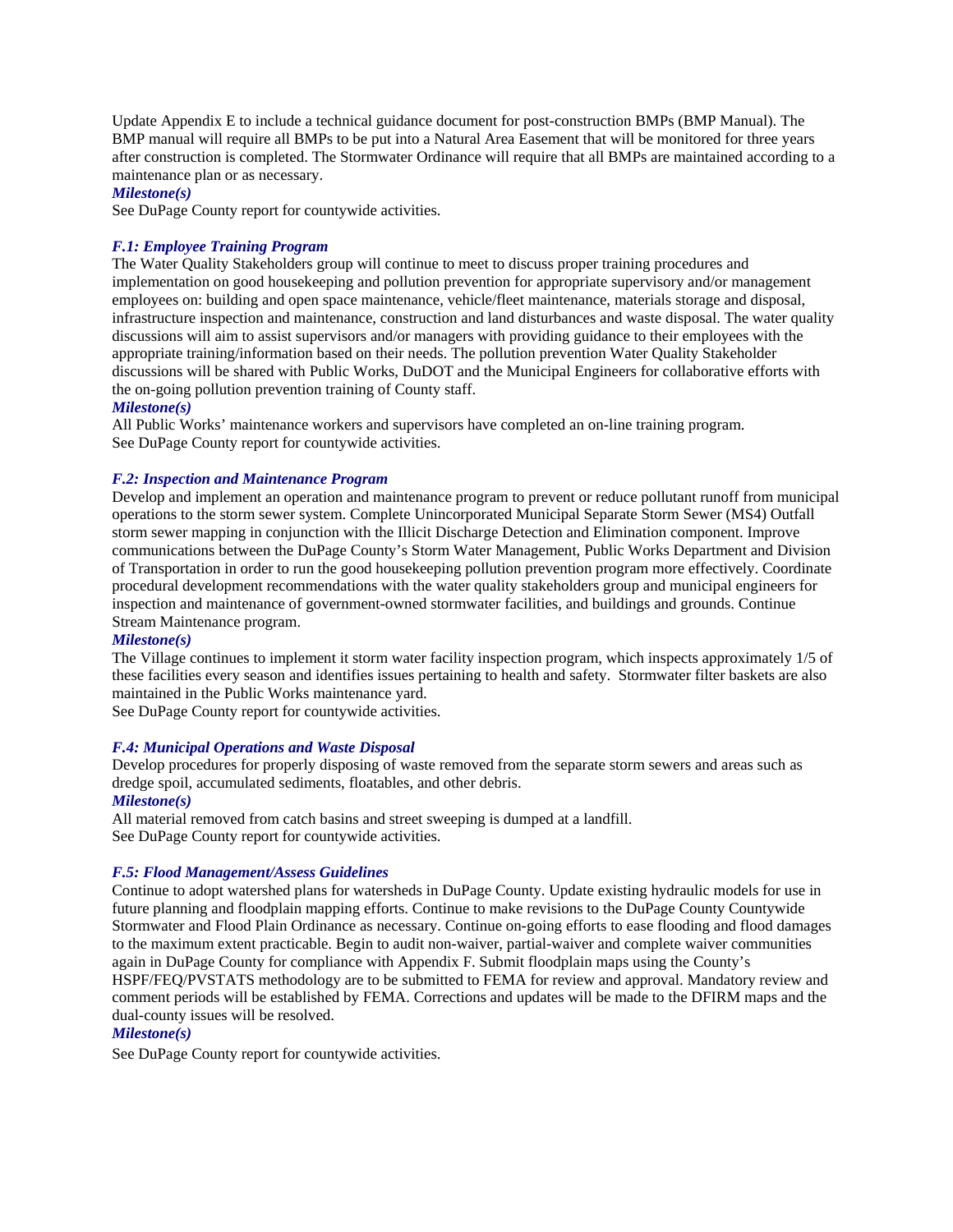# *Annual Facility Inspection Report - Section C*

*Year 10 of NPDES Permit No. ILR400378 Village of Lombard, 2nd Notice of Intent (Year 5)* 

Please see DuPage County's Annual Report for the detailed monitoring data collected over this period.

# *Annual Facility Inspection Report - Section D*

*Year 10 of NPDES Permit No. ILR400378 Village of Lombard, 2nd Notice of Intent (Year 5)* 

Please see DuPage County's Annual Report (in part the text above) for the goals of the storm water activities planned for the next reporting cycle.

# *Annual Facility Inspection Report - Section E*

*Year 10 of NPDES Permit No. ILR400378 Village of Lombard, 2nd Notice of Intent (Year 5)* 

The Village of Lombard relies on certain established and developing programs of DuPage County to satisfy some of the permit obligations under public education and outreach, public participation/Involvement, illicit discharge detection and elimination, construction site control, post-construction runoff control and pollution prevention/good housekeeping.

# *Annual Facility Inspection Report - Section F*

*Year 10 of NPDES Permit No. ILR400378 Village of Lombard,* 

# *2nd Notice of Intent (Year 5)*

A list of construction projects greater than one acre of disturbed area that the Village of Lombard has paid for within the reporting period is included below.

| <b>Location/Project Name</b>          | Category                   | Start Date – End Date |
|---------------------------------------|----------------------------|-----------------------|
| <b>Terrace View Pond Improvements</b> | Stormwater Management      | $6/2013 - 12/2013$    |
| <b>Garfield Public Works Facility</b> | Site Development           | $6/2012$ – ongoing    |
| Lombard Meadows Phase 1               | <b>Roadway Maintenance</b> | $4/2013$ – ongoing    |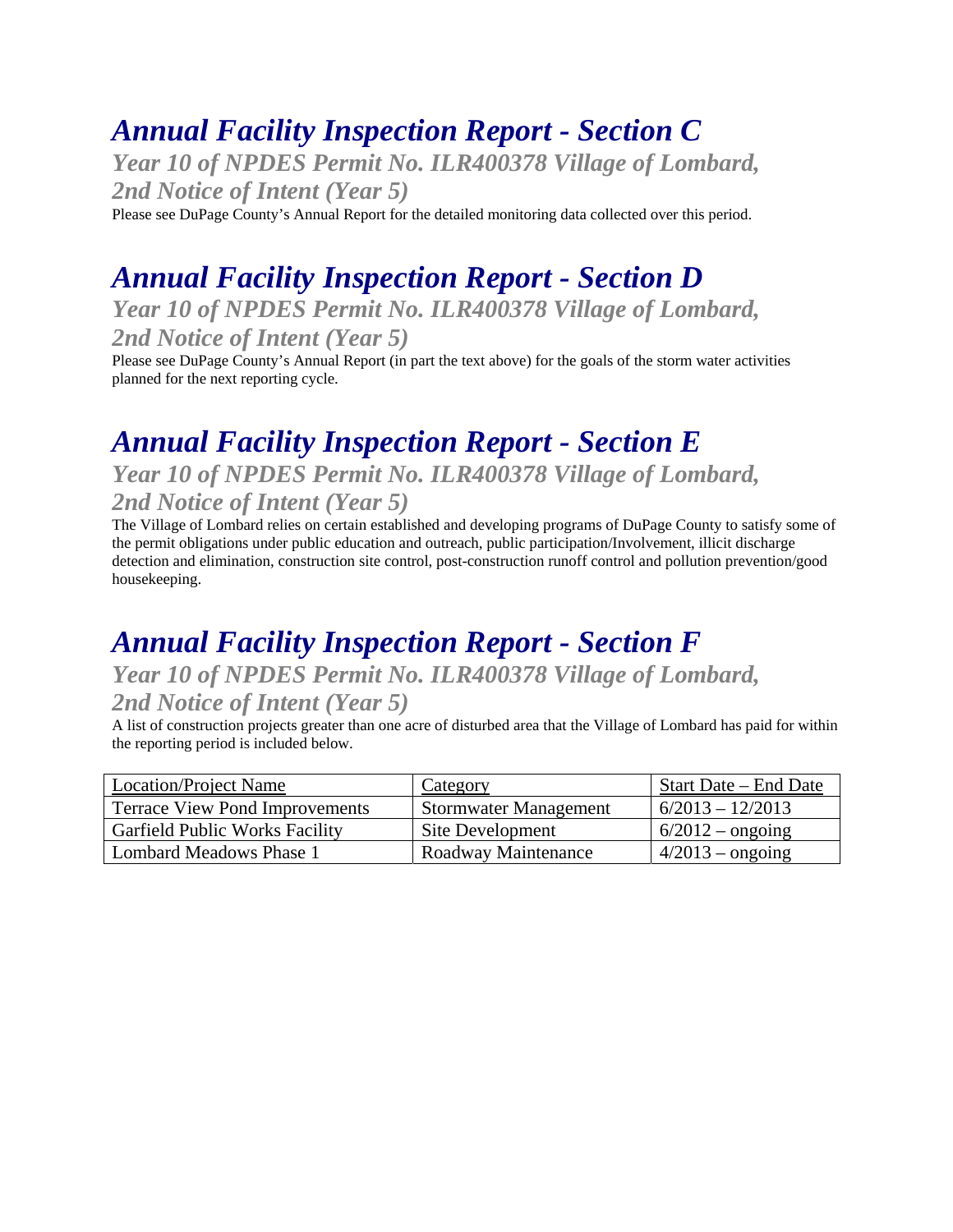# **DRSCW NPDES Activities March 2013 – March 2014**

# **1. Public education and outreach on stormwater impacts**

DRSCW outreach activities for the year ending 2014 included:

- - The DRSCW website was maintained during the reporting period and periodically updated with presentations, reports and other relevant water quality material (www.drscw.org).
- An online stream resource database was developed for the website which allows users to query water chemistry, biological and physical stream data for area waterways.
- Other public information available on the website includes:
	- > Chloride Fact Sheets aimed at mayors and managers, public works staff, commercial operators, and homeowners.
	- > Application guidance worksheet for commercial parking lot winter deicing.
	- $\triangleright$  A fact sheet summarizing the characteristics of alternative deicing products.
	- Phase diagrams for the most common chloride compounds used in winter maintenance.
	- > A brochure on coal tar sealants as a source of Polycyclic Aromatic Hydrocarbons (PAHs) aimed at homeowners (produced by the University of New Hampshire Stormwater Center).
	- Coal Tar Based Sealant MOU, cost benefit anayis and summary.
	- > The DRSCW released a winter newsletter covering roadway levels of service for winter maintenance and the Elgin O'Hare Western Access chloride offset project.



# **Technical Presentations**

Workgroup meetings: The Workgroup hosts bimonthly meetings where technical presentations are made on a variety of water quality topics and surface water management subjects. The audience consists of mainly stormwater and wastewater professionals but the general public is also welcome to attend. The list below includes presentations that were made during the period March 1, 2013 to February 28, 2014. Selected presentations are made available on the DRSCW's website after the meetings.

# **April 24, 2013 Meeting**

Presentation: The Village of Itasca, Illinois Wastewater Treatment Plant Relocation Carl Fischer, P.E. BCEE, Manager, Wastewater Department, Baxter & Woodman, Inc. and Jeffrey Mohler, P.E. BCEE, Senior Engineer, Wastewater Department, Baxter & Woodman, Inc.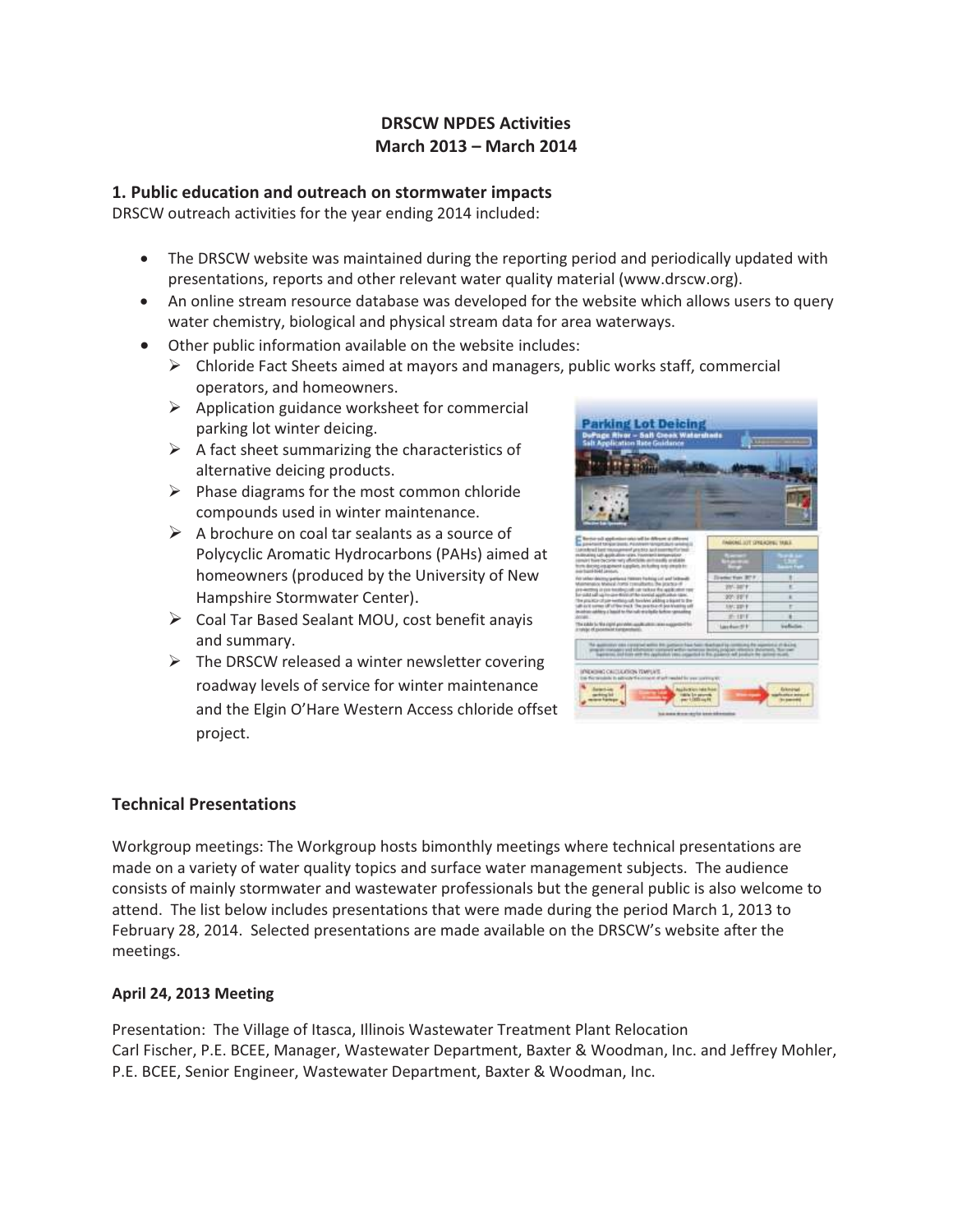Presentation: Stormwater Management on the Elgin O'Hare – Western Access (EOWA) Project Reed Panther Illinois Toll Highway Authority, Stephen McCracken, The Conservation Foundation/ DRSCW

## **June 26, 2013 Meeting**

Presentation: Tollway MOU (Chloride Offset) Stephen McCracken, The Conservation Foundation/ DRSCW

## **August 28, 2013 Meeting**

Presentation: East Branch Basin Bioassessment 2011 Results Presenter: Chris O. Yoder, Research Director, Midwest Biodiversity Institute

Presentation: Oak Meadows River Restoration Plan Presenters: John Mayer, Project Manager, and Erin Pande, Director with Ecological Services, Engineering Resource Associates, Inc.

## **October 30, 2013 Meeting**

Presentation: Efficient and Effective Winter Maintenance: Getting it Done with Less Impact Presenter: Wilfrid Nixon, Ph.D., P.E., Professor of Civil and Environmental Engineering, University of Iowa

Presentation: DRSCW Database Portal Presenter: Mark R. Willobee, Senior Engineer, Geosyntec Consultants

# **December 11, 2013 Meeting**

Presentation: Chlorides Management at DuPage County Presenter: John Kawka, Manager of Highway Operations at DuPage County

Presentation: Elgin O' Hare Western Access Chloride Offset Targets and Allocations Presenter: Stephen McCracken, The Conservation Foundation/ DRSCW

# **February 26, 2014 Annual Meeting**

Presentation: DRSCW Special Conditions, Tool Outputs and White Paper Recommendations Presenters: Stephen McCracken, TCF/DRSCW; Nick Menninga, Downers Grove Sanitary District

Presentation: Chloride Usage Education and Reduction Program Summary Presenter: Jim Knudsen, Village of Carol Stream

Presentation: West Branch Fish Passage Enhancement Presenters: Sarah Hunn, DuPage County Stormwater Management; Phil Mahoney, V3 Companies

Presentation: Oak Meadows Forest Preserve Dam Removal and River Restoration Presenter: Andy Selle, Inter-Fluve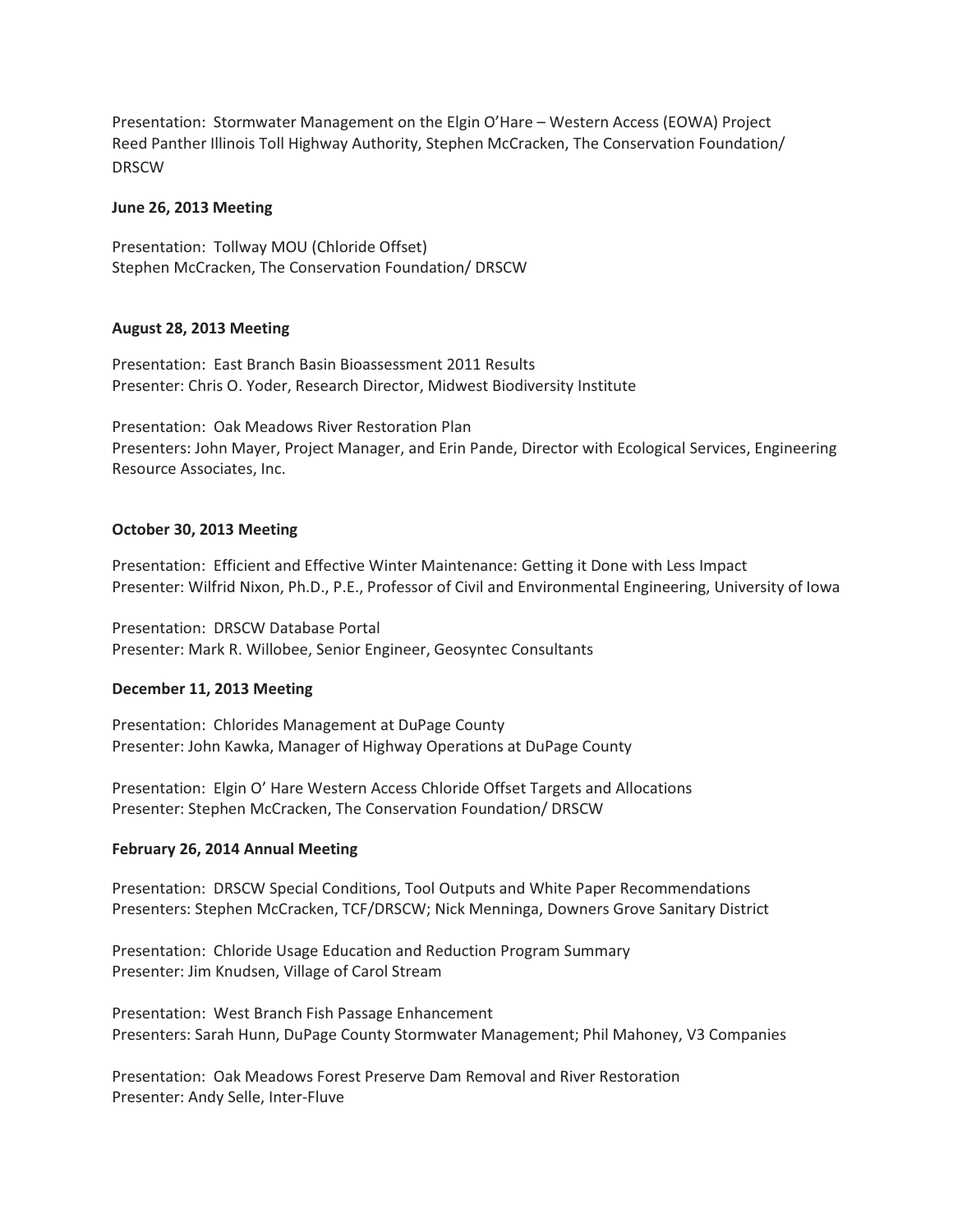## **Other Workshops/ Special Meetings**

July 16, 2013 Special Meeting: Chloride Offset Project

March 3, 2014 Continuous Dissolved Oxygen Monitoring Workshop

January 23, 2014 - 8:30-11:30: Facility Planning for Nutrient Removal in the DRSCW's Program Area Presentation: Review DRSCW's Draft Special Conditions Presenter: Nick Menninga, Downers Grove Sanitary District and Stephen McCracken, TCF/ DRSCW

> Presentation: Understanding Nutrient Removal: What should I do to get started? Presenter: Ed Kobylinski, Black & Veatch Corporation

Presentation: Phosphorus Removal Study at Downers Grove Sanitary District Presenter: Derek Wold, Baxter & Woodman and Nick Menninga

Presentation: Chemical and Biological Phosphorus Removal Testing at the Metropolitan Water Reclamation District of Greater Chicago (MWRD) Presenter: Kathy Lai, Dongqi (Cindy) Qin, Tony Quintanilla, MWRD

#### **DRSCW Calendar, Presentations and Press Coverage**

4.25.2013 - 2013 Clean Rivers, Clean Lake Conference in Wisconsin hosted by the Sweet Water (Southeastern Wisconsin Watersheds Trust, Inc.). A look at 6 Dams in DuPage County.

Summer 2013 edition of *Illinois RiverWatcher*. The National Great Rivers Research and Education Center (NGRREC) published an article on the DRSCW.

7.26.2013 – MWRDGC's Monitoring and Research Departments Seminar Series. "Adaptive Watershed Management to Achieve the Designated Use for Aquatic Life: Salt Creek and the Upper DuPage River"

10.08.2013 **–** WEF TECH. Presentation and moderation of a session on stream restoration to reach ecological integrity. With John Oldenburg, Forest Preserve District DuPage County, and Beth Wentzel, Inter-Fluve.

11.21.2013 –Lake County Stormwater Management Commission. Dam removal as a tool for managing improved water quality and biological outcomes.

3.6.2014 – National webinar for stormwater BMPs on transportation infrastructure hosted by the USEPA. The Illinois Toll Highway Authority invited the DRSCW to co-present regarding the chloride offset program MOU.

3/10/14 – Prairie River Group of the Sierra Club. PAHs and Coal Tar sealants.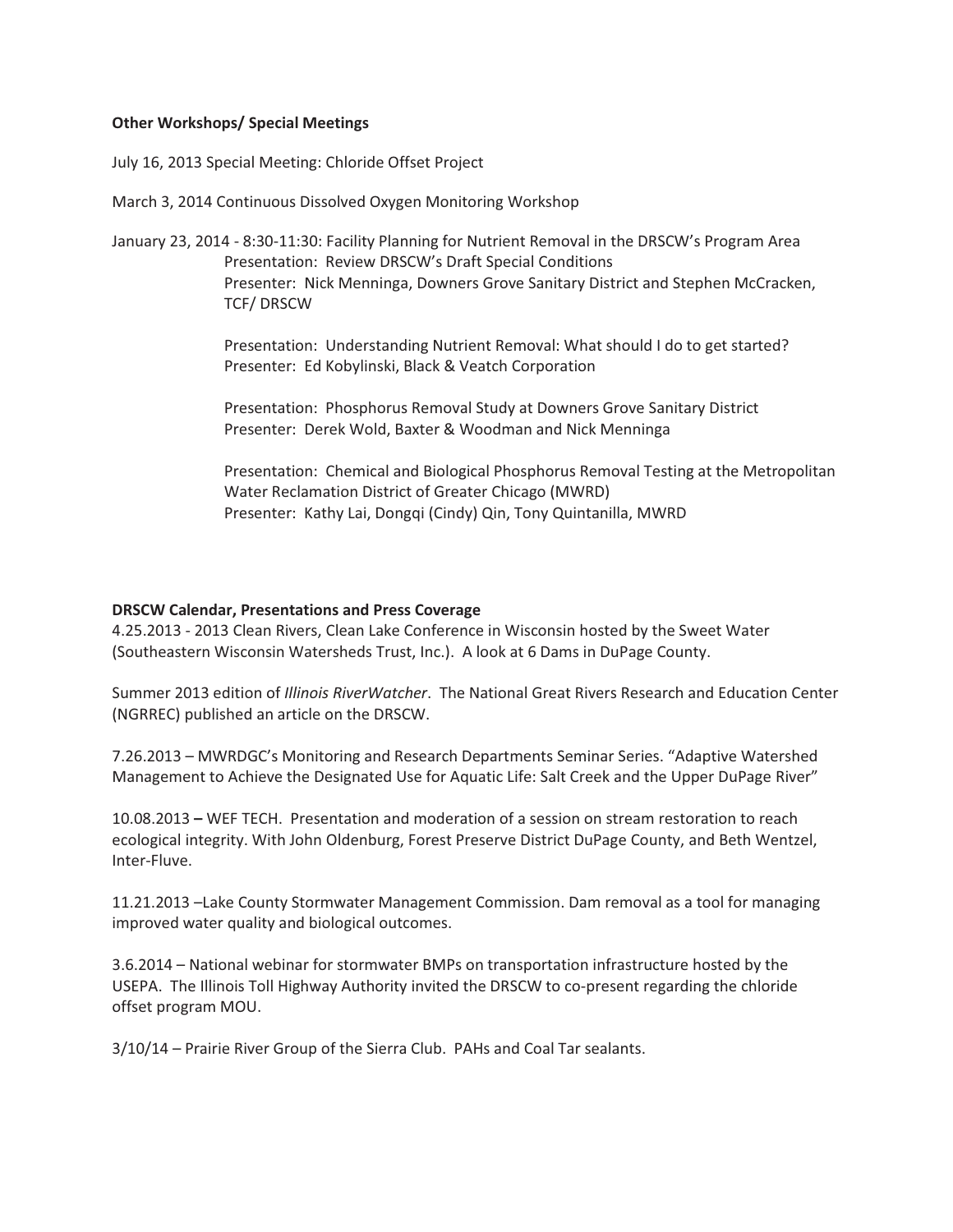3/18/14 – WATERCON 2014 hosted by the Illinois Section American Water Works Association & Illinois Water Environment Association. White Paper proposal and Chloride Offset model.

# **2. Public involvement and participation**

Monitoring Activities

• Seven (7) POTWs conducted additional conductivity and chloride monitoring activities on Salt Creek upstream of their plants and in effluent during August and/or September.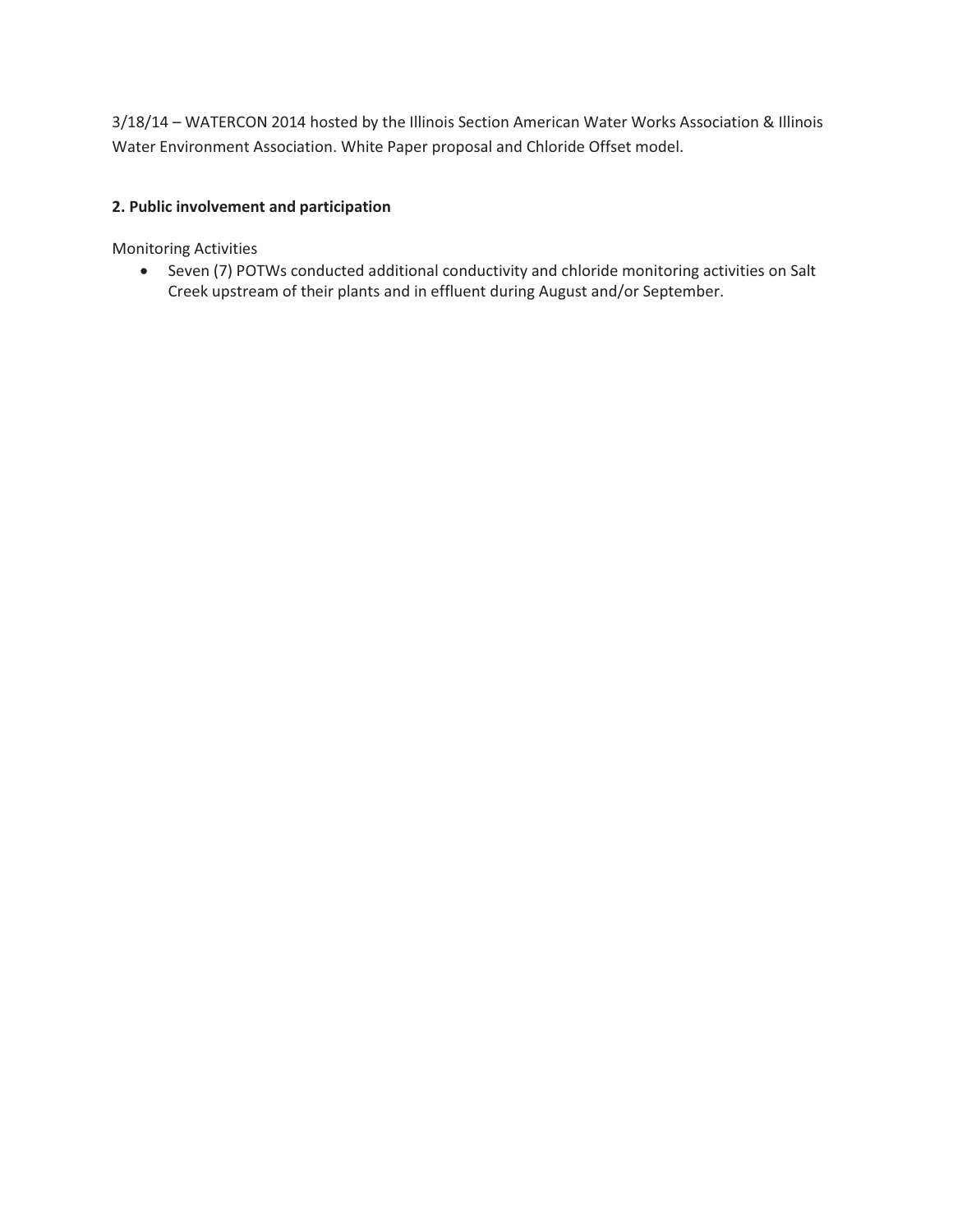- - Dissolved Oxygen (DO) – Ambient DO, pH, temperature and conductivity were measured at a number of sites under the continuous DO monitoring program. All DO data was collected under a Quality Assurance Plan agreed upon with IEPA $^1$ . A map of monitoring locations is given in Map 1. Sites were maintained by DuPage County, municipal and private environmental organization staff. Sondes are supplied to the program by DuPage County Division of Stormwater Management and MWRDGC. Data collected in this report is used to develop the DRSCW Bioassessment report for the watershed. The data is also shared with IEPA for development and review of the 303(d) List.
- Bioassessment Bioassessment sampling was carried out in the Salt Creek basin. A total of 50 sites (excluding DO sites) were sampled for water column chemistry, sediment chemistry, Fish and macroinvertebrate IBI (Index of Biological Integrity), and Qualitative Habitat Evaluation Index (QHEI) scores. The sediment and water column sampling parameters are listed in Table 1, sample site locations are indicated in Map 1.

|                                 | Table 1. Water column and sediment parameters collected under |
|---------------------------------|---------------------------------------------------------------|
| the Bioassessment analysis      |                                                               |
| <b>Water Quality Parameters</b> | Sediment Parameters                                           |
| <b>Demand Parameters</b>        | <b>Sediment Metals</b>                                        |
| 5 Day BOD                       | Arsenic                                                       |
| Chloride                        | Barium                                                        |
| Conductivity                    | Cadmium                                                       |
| Dissolved Oxygen                | Chromium                                                      |
| pH                              | Copper                                                        |
| Temperature                     | Iron                                                          |
| <b>Total Dissolved Solids</b>   | Lead                                                          |
| <b>Total Suspended Solids</b>   | Manganese                                                     |
|                                 | Nickel                                                        |
| <b>Nutrients</b>                | Potassium                                                     |
| Ammonia                         | Silver                                                        |
| Nitrogen/Nitrate                | Zinc                                                          |
| Nitrogen - Total Kjeldahl       |                                                               |
| Phosphorus, Total               |                                                               |
|                                 | <b>Sediment Organics</b>                                      |
| <b>Metals</b>                   | Organochlorine Pesticides                                     |
| Cadmium                         | <b>PCBS</b>                                                   |
| Calcium                         | <b>Percent Moisture</b>                                       |
| Copper                          | Semivolatile Organics                                         |
| Iron                            | Volatile Organic Compounds                                    |
| Lead                            |                                                               |
| Magnesium                       |                                                               |
| Zinc                            |                                                               |
| Organics - Water                |                                                               |
| <b>PCBS</b>                     |                                                               |
| Pesticides                      |                                                               |
| Semivolatile Organics           |                                                               |
| <b>Volatile Organics</b>        |                                                               |

Data from the plan is used to produce the Bioassessment analysis, to identify and prioritize stormwater, wastewater and restoration projects and is submitted to IEPA for use in the state's 303(d) list. The Bioassessment plan runs correlation analysis between IBI scores and various factors (water column chemistry, sediment chemistry and habitat). Reports for assessments for the period 2006-2011 are available on line at http://drscw.org/.

#### **Other Public Involvement**

 $\overline{a}$ 

# **3. Illicit discharge detection and elimination –** no activities

- **4. Construction site storm water runoff control** no activities
- **5. Post-construction storm water management in new development and Redevelopment** no activities

<sup>&</sup>lt;sup>1</sup> DO Quality Assurance Plan DRSCW 2006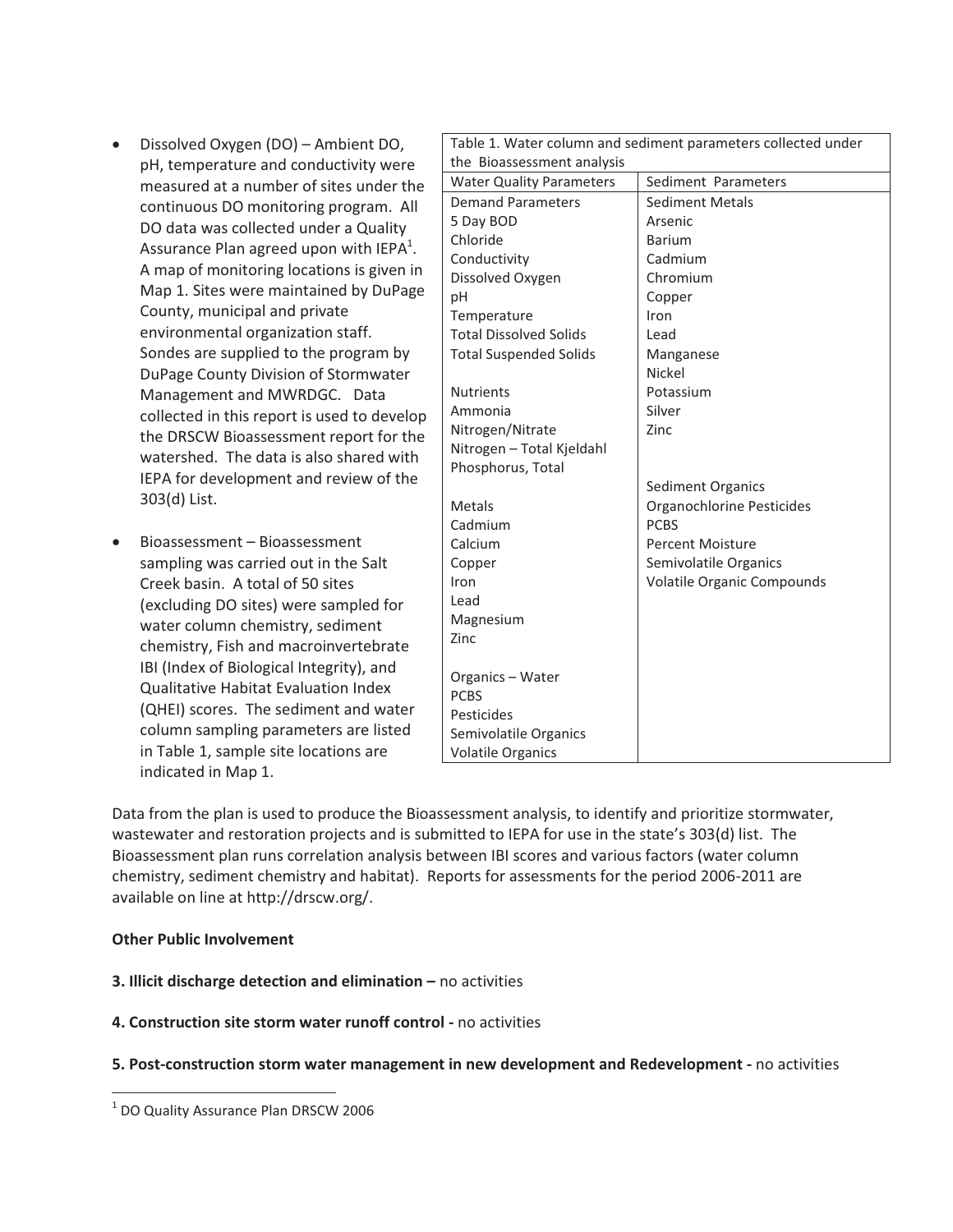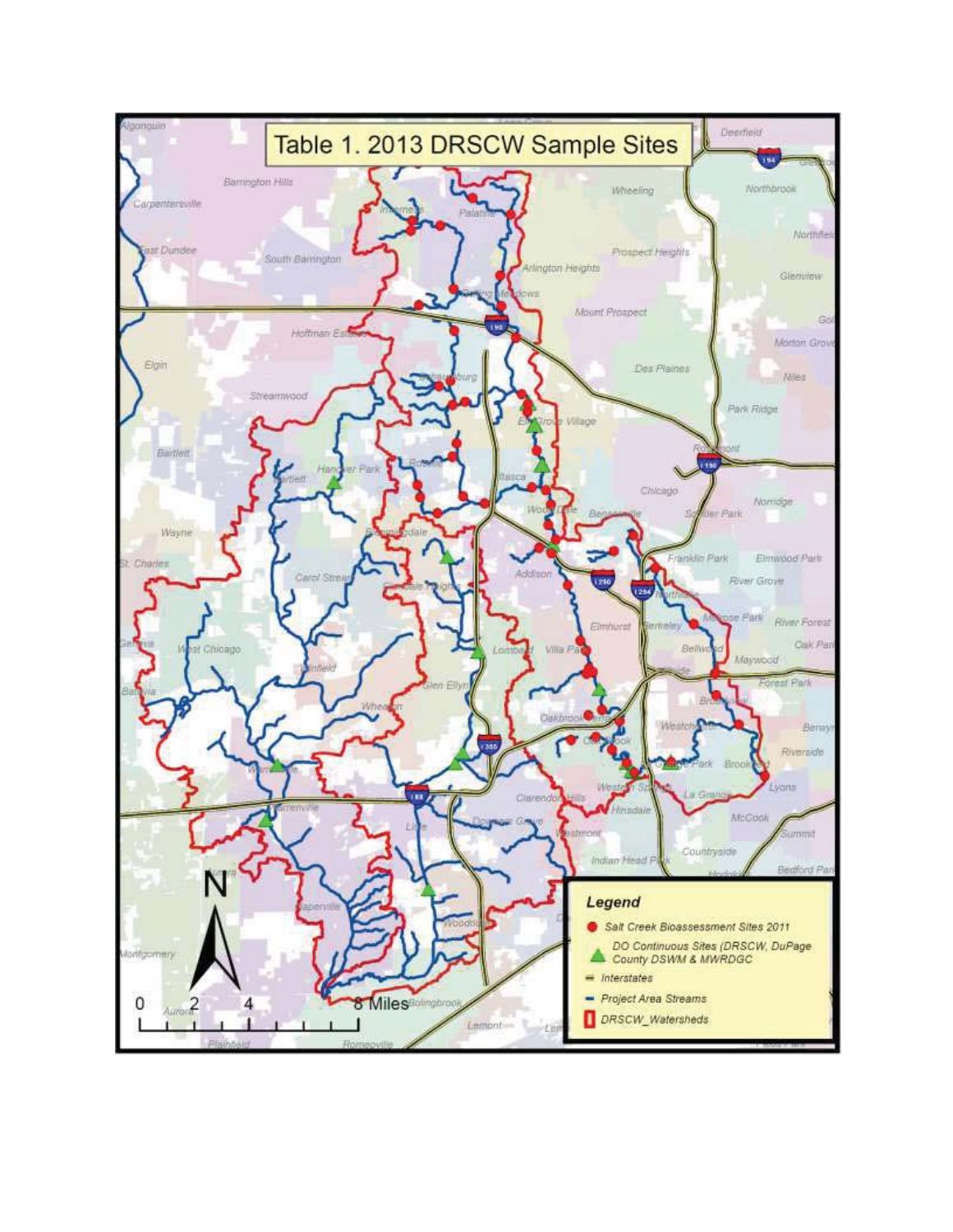# **6. Pollution prevention/good housekeeping for municipal operations**

Two chloride reduction workshops were held during the reporting period.

The Public Roads deicing workshop was held on 9.26.13. The agenda:

- - Water Quality Conditions/ Regulatory Update Stephen McCracken, The Conservation Foundation/DRSCW and Dan Bounds, CDM Smith
- - Efficient and Effective Winter Maintenance: Getting it Done with Less Impact Professor Wilfrid Nixon, Ph.D., P.E. U of Iowa
- $\bullet$  Weather Forecasts David James, WeatherCommand
- **•** Offsetting Chloride Loading from the Elgin O'Hare Western Access Project Stephen McCracken and Reed Panther, Illinois Toll Highway Authority
- Local Deicing Program Updates, Facilitated by Mark DeVries, McHenry County Department of Transportation: Scott Weber, Village of Hanover Park John Kawka, DuPage County Division of Transportation Tim Peters, Illinois Department of Transportation
- -Panel of Speakers - Open Forum Discussion



-105 people attended excluding presenters. All attendees received a certificate of attendance.